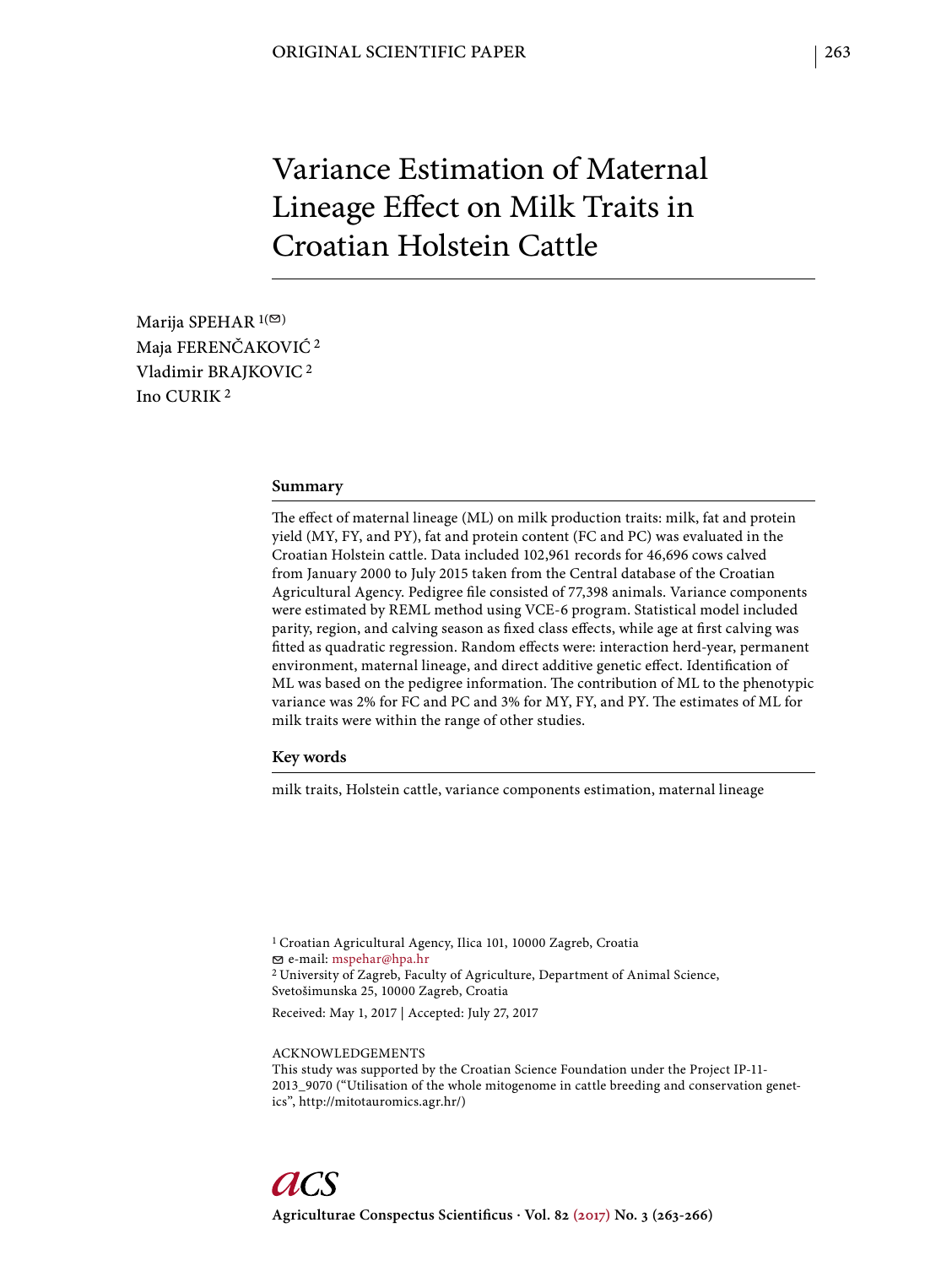## **Introduction**

Most of economically important traits in livestock have a quantitative expression. These traits are influenced by many genes of predominantly small effect and environment which results in continuous variation of phenotypes (Falconer and Mackay, 1996). Genetic improvement of quantitative traits is commonly based on phenotypic and pedigree information that are used to estimate additive genetic effect of all the genes of an individual using the mixed model methodology formulated by Henderson (1984). The evaluation considers only the effect of nuclear genes. However, other sources of genetic variation such as mitochondrial genome could affect the economically important traits as well. The mitochondrial genome plays a central role in the metabolism of energy (Whittaker and Danks, 1978) and provides a mechanism of cytoplasmic inheritance being transmitted only through the maternal lineage (ML) (Hutchison et al., 1974; Giles et al., 1980). Several studies have been addressed the importance of cytoplasmic inheritance in dairy (Bell et al., 1985; Kennedy 1986; Boettcher et al., 1996a; Boettcher and Gibson, 1997) and beef cattle (Northcutt et al., 1991; Tess and MacNeil, 1994; Mannen et al., 1998; Mezzadra et al., 2005), either by estimation of the contribution of ML to total variance or by considering ML as a fixed effect. In these studies, cytoplasmic effects were analyzed under the assumption that ML derived from the pedigree reflect the mitogenome polymorphism. The models with cytoplasmic effect were evaluated in sheep (Hanford et al., 2003; Snowder et al., 2004), pigs (Fernandez et al., 2014), and poultry (Szwaczkowski et al., 1999) as well. The influence of ML either on milk or beef performance was significant in several studies (Schutz et al., 1994; Boettcher and Gibson, 1997; Mannen et al., 1998; Roughsedge et al., 1999) and accounted from 1% to 5% of the phenotypic variation (Mezzadra et al., 2005). On the other hand, several authors (Northcutt et al., 1991; Albuquerque et al., 1998; Rorato et al., 1999) stated that cytoplasmic genetic effect was not important sources of variation.

The importance of mitochondrial inheritance on cattle economically important traits have never been studied in Croatian dairy populations. Therefore, the objective of this study was to estimate the contribution of ML effect to the total variance for milk traits: milk, fat and protein yield (MY, FY, and PY) and fat and protein content (FC and PC).

#### **Material and methods**

Data for the analysis were provided from the Central database of the Croatian Agricultural Agency for the Holstein cows calved from January 2000 to July 2015. Standard lactation records (305 days in milk) were utilized. Data were edited and records were deleted if: a) MY was less than 1,000 kg or more than 12,000 kg; b) FY and PY were less than 80 kg or more than 600 kg; c) FC and PC were less than 2% or more than 6%; d) cows with unknown birth or calving date; e) unknown parity, region or herd; and f) unexpected age at the first calving (younger than 18 months or older than 37 months). Calving season was defined as year-season interaction. Four seasons within the year were used as follows: spring (from March to May), summer (from June to August), autumn (from September to November), and winter (from December to February). After editing, 102,961 records for 46,696 cows were used in further analysis.

**Table 1.** Pedigree structure

| Item                                  | Number |
|---------------------------------------|--------|
| Animals with records                  | 46,696 |
| Non-base animals                      | 73,201 |
| - both parents known                  | 60,193 |
| - only sire known                     | 8,997  |
| - only dam known                      | 4,011  |
| Base animals                          | 4,197  |
| Proportion of base animals (%)        | 5.4    |
| Average number of progenies per sire. | 14.7   |
| Average number of progenies per dam   | 1.8    |
| Total number of animals               | 77,398 |

All animals with records and their relatives tracing back for all known generations were included in the pedigree file (Table 1). The total number of animals in the pedigree was 77,398. The proportion of non–base animals was 94.6%. Among them, 82.2% had both parents known. Small proportion of animals (5.4%) was considered as the base population. The average number of progeny per sire was 14.7. Dams had on average 1.8 progenies. ML was identified by tracing female paths to the last known female ancestor in the herd. In the analysis, ML having at least three records per line were considered.

Lactation records for milk production traits (*yijklmnop*)were modelled using single-trait animal model. The following model present the best fit for analyzed traits and is shown in the scalar notation [1]:

$$
y_{ijklmrop} = \mu + b_1 \left( x_{ijklmrop} - \overline{x} \right) + b_2 \left( x_{ijklmrop} - \overline{x} \right)^2 +
$$
  

$$
P_i + S_j + R_k + h_{kl} + m_{mo} + p_{no} + a_o + e_{ijklmrop}
$$
 [1]

Effects of parity  $(P_i)$ , calving season  $(S_j)$ , region  $(R_k)$  were considered as fixed class effects, while age at first calving (*xijklmnop*) was used as covariate and was modelled as quadratic regression. Common herd–year (*h<sub>kl</sub>*), maternal lineage (*m<sub>mo</sub>*), permanent environment  $(p_{no})$ , and direct additive genetic effect  $(a<sub>o</sub>)$  were included in the model as random effects.

The GLM procedure in the statistical package SAS (SAS Inst. Inc., 2009) based on a least square method was used to define the fixed part of the model. The effects were included in the model based on significance level (p-value) and proportion of variation  $(R^2)$  explained by the effects and the model. MaGelLan 1.0 (Maternal Genealogy Lineage Analyzer) software, *mag sampl module*, was used to choose individuals for sampling based on assumptions that the number of samplings is defined by the available/active Holstein cows in Croatia and that the coverage of maternal pedigree lines was as diverse as possible within that number (Ristov et al., 2016). Covariance components were estimated by Residual Maximum Likelihood (REML) method using VCE-6 program package (Groeneveld et al., 2008).

## **Res ults and discussion**

Descriptive statistics for milk traits is given in Table 2. The average MY was around 7,000 kg with the maximum value of almost 12,000 kg. Similar averages (271.1 and 224.8 kg) and maximum values (600.0 and 582.8 kg) were obtained for FY and PY.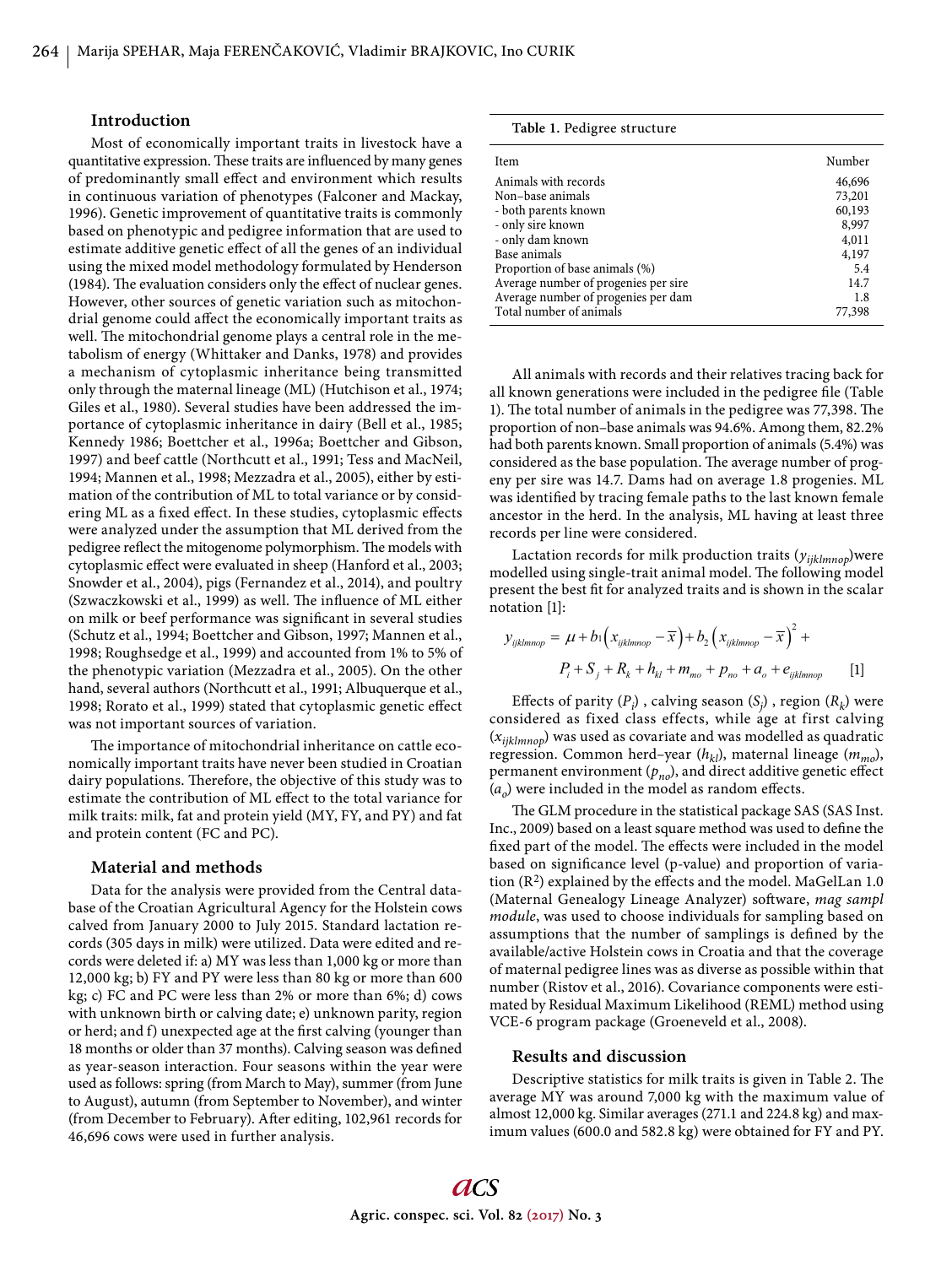| Table 2. Descriptive statistics for milk production traits |  |
|------------------------------------------------------------|--|
|------------------------------------------------------------|--|

| Max      |
|----------|
|          |
| 11,999.9 |
| 600.0    |
| 582.8    |
| 6.00     |
| 5.26     |
| 37.0     |
|          |

MY – milk yield, FY – fat yield, PY – protein yield, FC – fat content, PC – protein content

Table 3. Estimated variance components ratios (± standard error) for milk traits

| h <sup>2</sup><br>m <sup>2</sup><br>$r^2$<br>Trait                                                                                                                                                                                                                                                                                                          |  | $n^2$                                                                                            |
|-------------------------------------------------------------------------------------------------------------------------------------------------------------------------------------------------------------------------------------------------------------------------------------------------------------------------------------------------------------|--|--------------------------------------------------------------------------------------------------|
| MY(kg)<br>$0.32 \pm 0.004$<br>$0.03 \pm 0.002$<br>$0.21 \pm 0.004$<br>$FY$ (kg)<br>$0.29 \pm 0.004$<br>$0.03 \pm 0.002$<br>$0.23 \pm 0.004$<br>PY(kg)<br>$0.31 \pm 0.004$<br>$0.03 \pm 0.002$<br>$0.26 \pm 0.004$<br>FC(%)<br>$0.02 \pm 0.003$<br>$0.14 \pm 0.003$<br>$0.46 \pm 0.004$<br>PC(%)<br>$0.02 \pm 0.003$<br>$0.47 \pm 0.004$<br>$0.13 \pm 0.003$ |  | $0.22 \pm 0.002$<br>$0.22 \pm 0.002$<br>$0.20 \pm 0.002$<br>$0.19 \pm 0.002$<br>$0.19 \pm 0.002$ |

MY – milk yield, FY – fat yield, PY – protein yield, FC – fat content, PC – protein content,  $h^2$  – heritability,  $m^2$  – ratio for maternal lineage,  $c<sup>2</sup>$  – ratio for common herd-year,  $p<sup>2</sup>$  – ratio for permanent

environmental effect

The average FC was slightly below 4.00%, while the determined range was between 2.00% and 6.00%. Holstein cows had the average protein content of 3.28%. Minimum PC was 2.00%, while maximum was near 5.30%. The proportion of variation  $(R^2)$  accounted for the fixed part of the model for milk traits ranged from 3.6% for FC up to 19.6% for PY. All fixed effects included in the model were significant (P<0.05).

Although the study was focused on the cytoplasmic effect on milk traits, heritability was also estimated (Table 3) in order to determine the genetic variability of the analyzed traits. The estimated heritabilities were 0.32 for MY, 0.29 for FY, and 0.31 for PY. These estimates agreed with results of several authors (De Jager and Kennedy, 1987; Chauhan and Hayes, 1991; Welper and Freeman, 1992; Albuquerque et al., 1995). However, estimates in this study were slightly lower compared to heritabilities estimated in the studies of Cue et al. (1987) and Van Vleck and Dong (1988). Heritability estimated for FC and PC (0.46 and 0.47) was similar to values reported by Meinert et al. (1989) and Welper and Freeman (1992), but lower than estimates reported in the study of Chauhan and Hayes (1991) and De Jager and Kennedy (1987). In general, estimated heritability was higher for FC and PC compared to yield traits which are in agreement with results reported in the literature (Chauhan and Hayes, 1991; De Jager and Kennedy, 1987). Herd-year interaction as common environment obtained a relatively large part of the phenotypic variance (from 21% to 26%) for yield traits. The same effect accounted  $14\%$ and 13% of FC and PC phenotypic variance. The variance ratio for permanent environmental effect covered between 19% and 22% of phenotypic variation for analyzed traits.

Altogether 8,583 ML were identified by the pedigree analysis with an average of 5.44 records per line. The number of records per ML ranged from three to 70. ML accounted 2% of the phenotypic variance for FC and PC. The proportion of explained phenotypic variance by ML was 3% for MY, FY, and PY. In several studies, the level of phenotypic variance attributable to ML was estimated using animal model (e.g. Gibson et al., 1997). In these analyses, ML was fitted as a random effect. Boettcher et al (1996b) reported the proportion of ML variance for MY, FY, and FC of 0.38%, 0.71%, and 2.90%, respectively. Furthermore, Schnitzenlehner and Essl (1999) estimated a component of phenotypic variance attributable to ML of 2% for the first lactation MY in the Austrian Simmental population. ML was also important component of phenotypic variance (4%) for the first lactation FY in UK Holstein cattle when data were restricted

to five or more cows per ML. A significant component of ML variance (1.5%) was also estimated for the composite dairy type traits (Roughsedge et al., 2000a) as well as for persistency (4.4%) in the study of Schnitzenlehner and Essl (1999). Contrary, no significant component of the variance attributable to ML was found for 305-days milk yield, composition traits, and persistency (Roughsedge et al., 2000b). In this study, a contemporary record design was used to minimize pair-wise additive direct genetic relationships among cows within a ML and to remove both the effect of heterogeneous variance over time and the complications of permanent environment effects. Albuquerque et al. (1998) analyzed Holstein cattle data and concluded that the contributions of ML to the phenotypic variances of MY (1.1%), FY (0.8%), and FC (0.9%) were too small to be relevant for genetic evaluations. Rorato et al. (1999) investigated the same data set and came to the same conclusion suggesting that ML which accounted for 1.1% of the phenotypic variance for milk yield was not an important source of variation.

Lack of significance of ML effect reported in aforementioned studies could be attributed to the weaknesses within design of studies (Gibson et al., 1997). Mixed model methodology allows an adequate partition of variance and the unbiased estimation of ML effects. However, the methodology relies on pedigree records for the definition of ML. Pedigree recording errors and incomplete pedigree information could affect statistical power of designs as well as the underestimation of ML variance (Gibson et al., 1997). Roughsedge et al. (2001) using simulation studies also showed that pedigree errors could lead to the underestimation of true ML effect.

A positive mitochondrial effect is desirable for dams of cows, but not relevant for dams of sires, since they are not passed onto male progeny. Gibson et al. (1997) concluded that the predicted breeding values of progeny tested sires could be only slightly affected by the presence of ML. On the other hand, genetic merit is the sum of the additive and cytoplasmic genetic components in the case of selecting dams of commercial cows. The use of multiple ovulation and embryo transfer (MOET) make useful to determine the importance of cytoplasmic inheritance on production traits in dairy cattle. Therefore, female selection based on the MOET could benefit by including estimated ML in selection decisions for females.